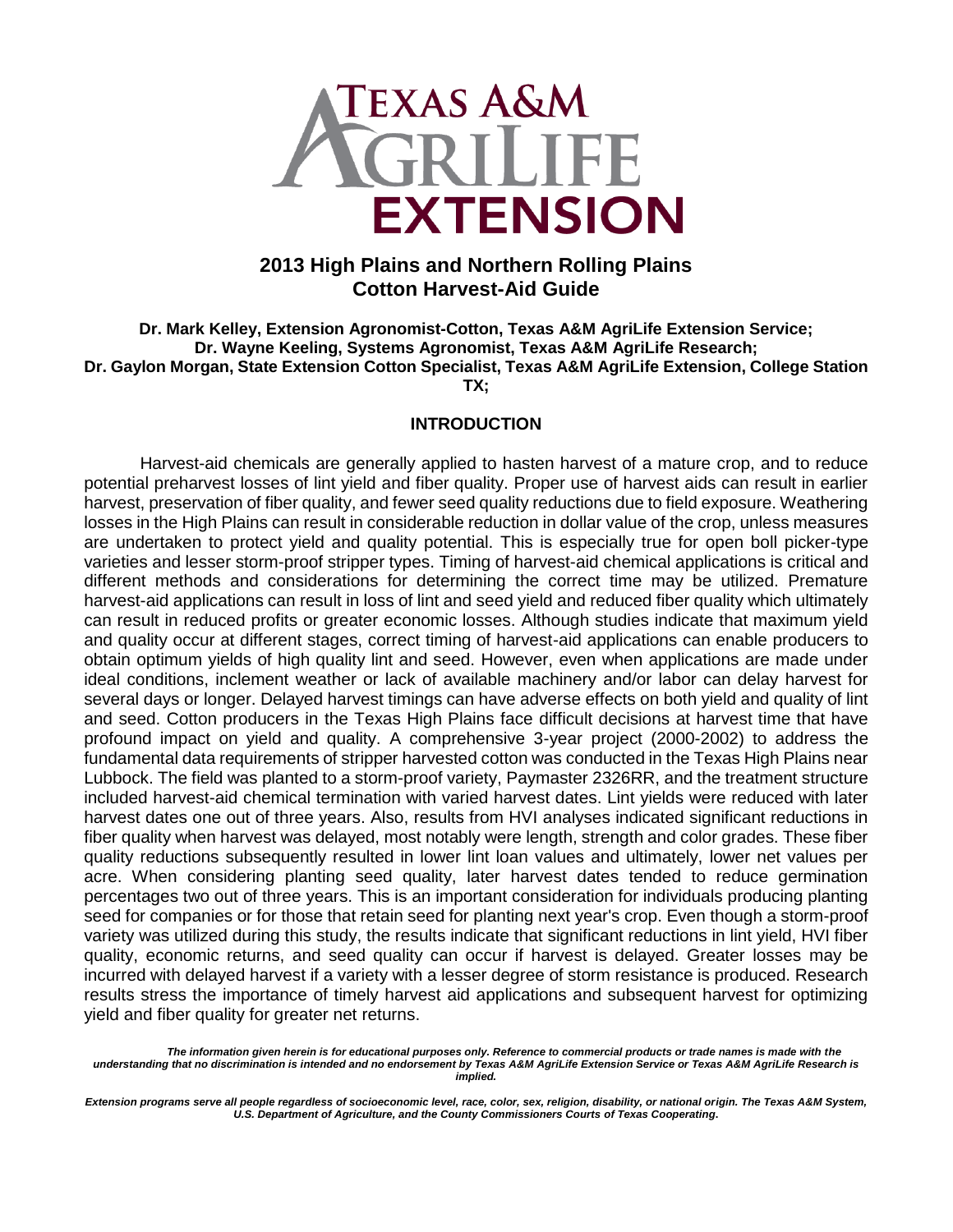Proper harvest-aid product selection, tank mix partners and rates vary with environmental and crop conditions. What works best in one year is not necessarily the best for the next season. Efficacy of harvest-aid chemicals is always a concern. There are several factors that affect the performance or lack of performance of harvest-aid chemicals.

Some factors that increase the performance of harvest-aid chemicals include the following:

- Warm, calm, sunny weather
- Soil moisture relatively low but sufficient to maintain cotton plant in active growth condition without moisture stress
- Soil nitrogen levels relatively low
- Leaves active and uniformly expanded on plants
- Little or no secondary growth evident on plants
- Plants with a high percentage of open bolls that have shed some mature leaves

Conversely, some of the factors which negatively affect harvest-aid chemical performance include:

- Applications made under cool (below 60 $\degree$ F), cloudy conditions
- Prolonged periods of wet weather following treatment
- Plants in vegetative growth state with low fruit set
	- Plants severely moisture stressed with tough, leathery leaves at time of treatment
	- High soil moisture and nitrogen levels which contribute to rank, dense foliage and delayed maturity
- Plants exhibiting secondary growth (regrowth) following a "cutout" period
- Improper calibration of application rates and poor spray coverage

### **CROP MATURITY DETERMINATION**

Crop maturity determination is critical for a successful harvest-aid program. Premature crop termination has been shown to reduce lint yield, seed quality, micronaire, and fiber strength. Desiccants generally abruptly terminate fiber and plant development. **Harvest-aid chemicals cannot increase the rate of fiber development.** Only additional good growing weather including open skies and adequate heat units combined with functional leaves can mature cotton bolls. Maturity can be determined by using a sharp knife to cut into the bolls. If the boll is watery or jelly-like on the inside, then it is immature and needs more heat units. If boll development is such that the knife cannot slice through the lint, then the boll is nearly mature. Close inspection of the seed will give further indication of boll maturity. If the seed coat is turning tan and the seed leaves (or cotyledons) are fully developed, the boll is mature.

When determining boll maturity of adjacent fruit, one can consider the following. When moving up the plant from a first position boll that has just cracked to a first position unopened boll on the next fruiting branch, about 60 additional heat units (DD60s) are required to obtain similar boll maturity. If moving out from a first position boll to a second position boll on the same fruiting branch, about 120 heat units will be required to reach the same level of maturity. For an individual boll, a total of about 800-850 heat units are required after pollination to produce normal size and quality. However, bolls obtaining fewer heat units may still make productive lint of lower micronaire that may contribute to final yield. Nodes above cracked boll (NACB) is a tool that can be used to time harvest aid application (Figure 1). A Beltwide cotton harvest aid project was conducted over multiple sites and years by Kerby, Supak, Banks, and Snipes. It was determined that if the uppermost first position-cracked boll is within three nodes of the uppermost harvestable first position boll then no lint weight will be lost if a defoliant-type harvest aid is applied at that time (Figures 1 and 2). However, if the uppermost harvestable first position boll is four or more nodes above the uppermost first position cracked boll, then potential for some lint loss exists. The lint loss potential increases as the NACB increases. Micronaire reduction generally follows a similar pattern when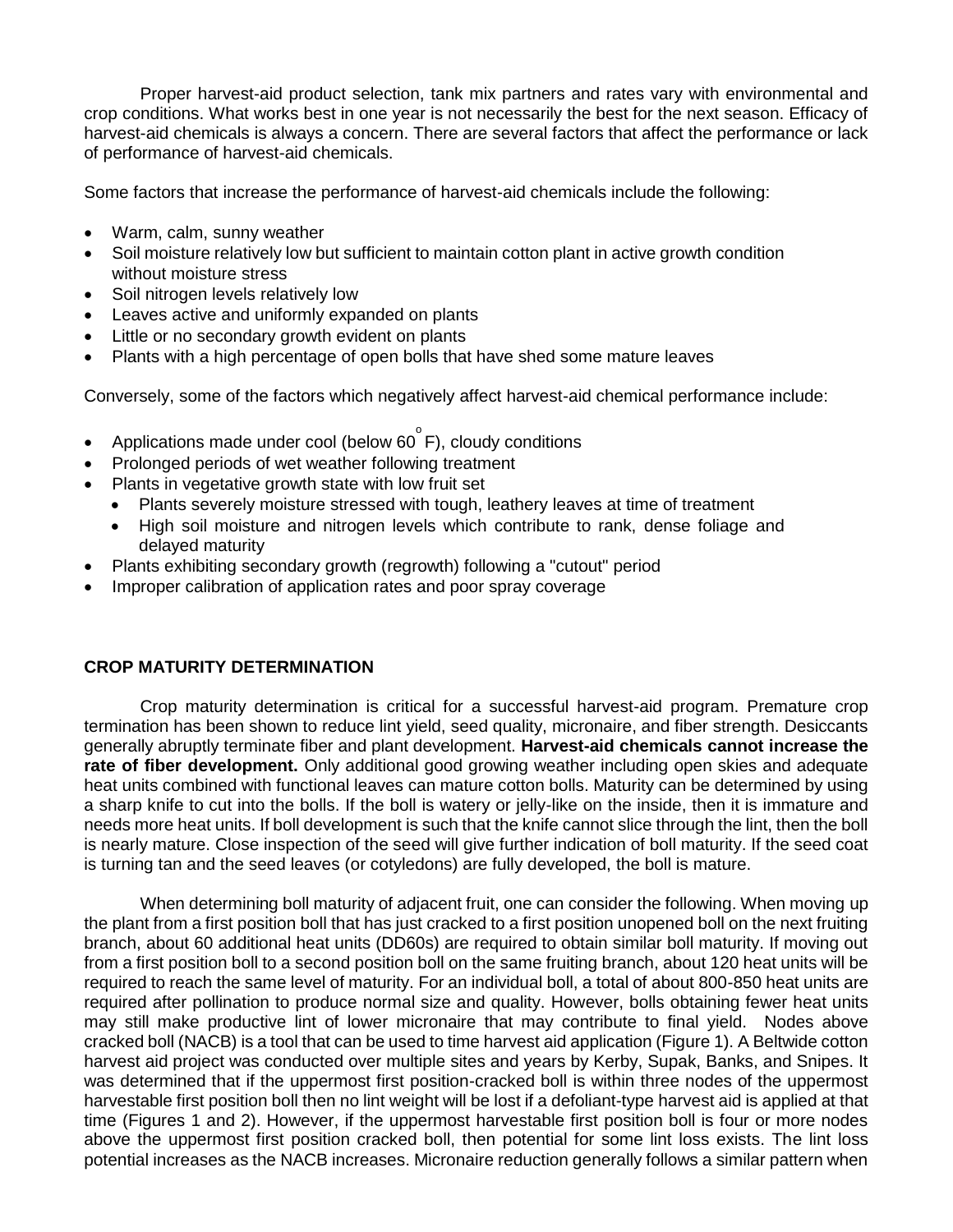using the nodes above cracked boll criterion. When defoliant type chemicals are applied, some slight subsequent fiber development may occur before defoliation. If applying desiccants, more bolls must be mature in order to reduce the risk of fiber weight loss or reduction of micronaire, thus two to three NACB would be a better target.



# Figure 1. Determining nodes above cracked boll.

Figure 2. Potential yield loss based on NACB method.



\* when desiccating, add 2 to value for NACB to determine the effect on yield (desiccation at 2 NACB=percent of yield at 4 NACB for defoliation)

Kerby, Supak, Banks, and Snipes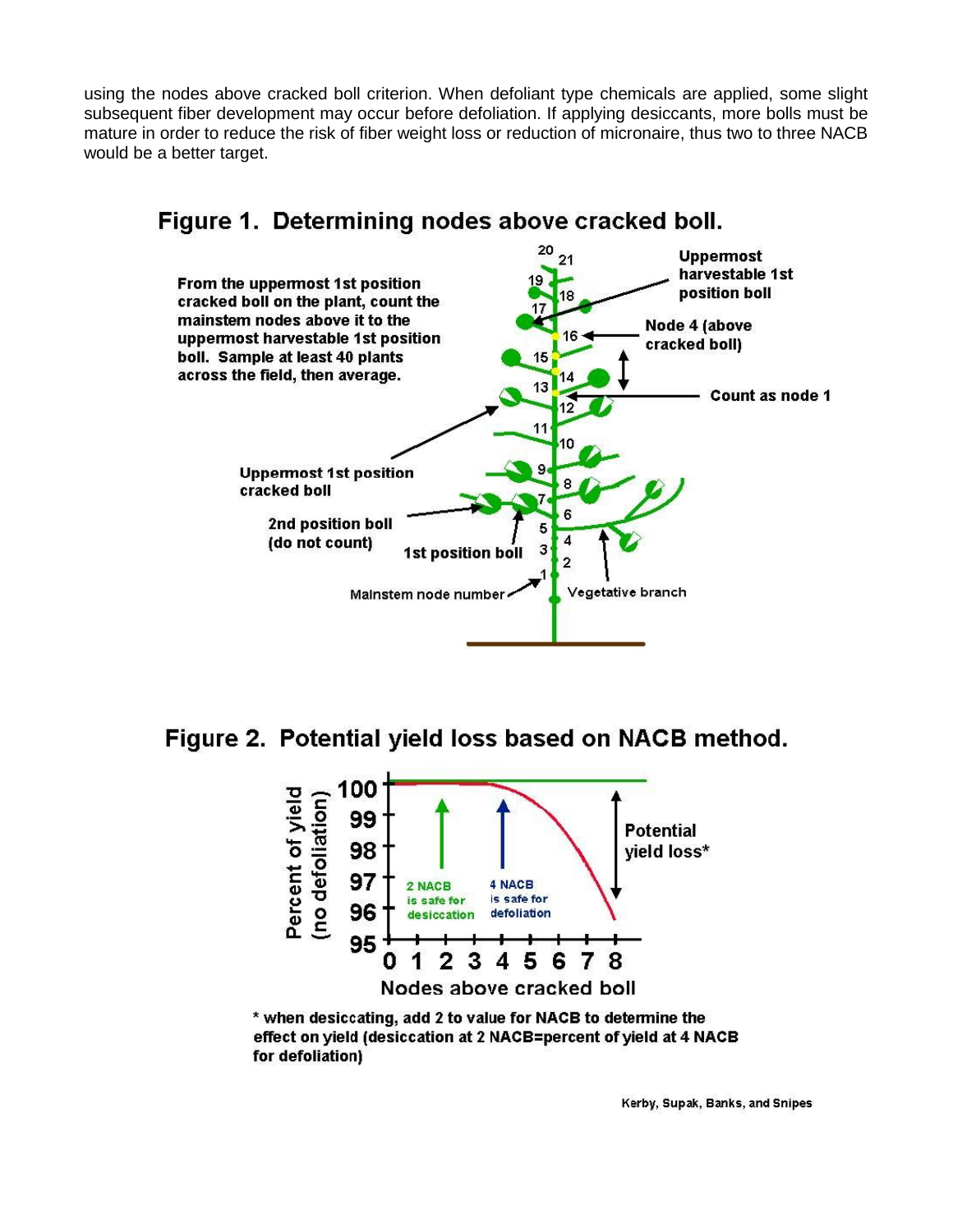#### **HARVEST-AID CHEMICAL TYPES**

Harvest aids are basically classed in three categories – desiccants, defoliants, and boll openers. Desiccants (paraquat formulations such as Gramoxone SL 2.0, Firestorm, Parazone and various tank-mixes with other products) dry down the plant by causing the cells to rupture. The old "rule of thumb" is that desiccants are normally applied when approximately 80 percent of the productive bolls are open, or at 2-3 nodes above cracked boll. However if sufficient numbers of bolls are mature, based on the knife test, then these chemicals may be applied to somewhat lower percent open boll fields. **Gramaxone SL 2.0, Firestorm, and Parazone are similar products that have paraquat as the active ingredient. The most important difference is in pounds of active ingredient per gallon. Gramoxone SL 2.0 is a 2 lb/gallon formulation, whereas Firestorm and Parazone are 3 lb/gallon products. A conversion table that provides equivalent active ingredient rates in lb/acre for these formulations can be found in the Decision Aid Table section of this publication.** A 24c special local needs (SLN) label has been granted by the Texas Department of Agriculture (TDA) for Gramoxone SL 2.0 and Firestorm. The SLN has approved higher **seasonal use rates** for desiccation of stripper harvested cotton of 48 oz/acre for Gramoxone SL 2.0 and 32 oz/acre for Firestorm. However, the maximum **single use rates** of 31.5 and 21 oz/acre still apply for Gramoxone SL 2.0 and Firestorm, respectively. For Parazone, a maximum **single use rate** of 21 oz/acre and a maximum **seasonal use rate** of 32 oz/acre has been approved and included in the federal label. The SLN labels for Gramoxone SL 2.0 and Firestorm and the federal label for Parazone permitting the higher seasonal use rates include most counties in Texas with the exceptions of Starr, Hidalgo, Willacy and Cameron counties in South Texas. **Paraquat applications made in the late afternoon prior to a bright, sunny day appear to enhance the effectiveness of desiccation and tend to increase regrowth control.** Use of non-ionic surfactant (NIS) at a minimum rate of 0.125% or 0.25% volume/volume (v/v), depending on the % concentration of surface-active agent (see individual product labels) with paraquat is suggested. It may be necessary to increase the NIS rate to 1% v/v and spray late in the day to effectively desiccate some fields. In some years, protoporphyrinogen oxidase (PPO) inhibitor products such as Aim EC, Display, ET, Sharpen, or Resource (see product descriptions below in the defoliant section) when applied at higher rates work well to desiccate juvenile growth and regrowth, which is many times difficult to accomplish with paraquat.

Defoliants result in initiation of an abscission layer at the base of the leaf petiole where it attaches to the stem. The natural abscission layer formation process is enhanced by the defoliant, which results in leaf drop. When considering mode of action, some defoliants are classified as hormonal and others are herbicidal, and some have mixtures of both. Hormonal defoliants are characterized by enhancing ethylene production or inhibiting auxin transport. Response to these products is generally more sensitive to lower temperatures than herbicidal products. Hormonal type products would include Dropp (thidiazuron) and related products. Herbicidal defoliants would include Folex, which contains the same active ingredient (tribufos) as Def (discontinued) and performs very similarly. Other products such as PPO inhibitors (Aim, Display, ET, Sharpen, and Resource) and low rates of paraquat products (which injure but do not kill the leaves) can be used as herbicidal defoliants. Some products may have mixtures of both hormonal and herbicidal types of activities. These would include Ginstar (thidiazuron plus diuron and related products). In order to obtain maximum leaf drop, defoliants require fairly healthy and active leaves which still properly function and are not severely drought stressed (tough and leathery). Warm air temperatures generally enhance activity. The commonly used rule of thumb is that defoliants can be safely applied when 50-60 percent of the bolls are open and the remaining bolls are of sufficient maturity to obtain desired yield. Although a boll opening response is generally obtained as a result of defoliation, green unopened bolls can still remain a challenge. Many times a follow-up application of paraquat or other chemicals with desiccant activity or a killing freeze is necessary to allow stripper harvest of the crop. Defoliant rates of PPO inhibitor products (Aim EC, Display, ET, Sharpen, and Resource) cause cell membrane disruption which in turn triggers increased ethylene in leaves. High Plains research trials have indicated that the PPO inhibitor products can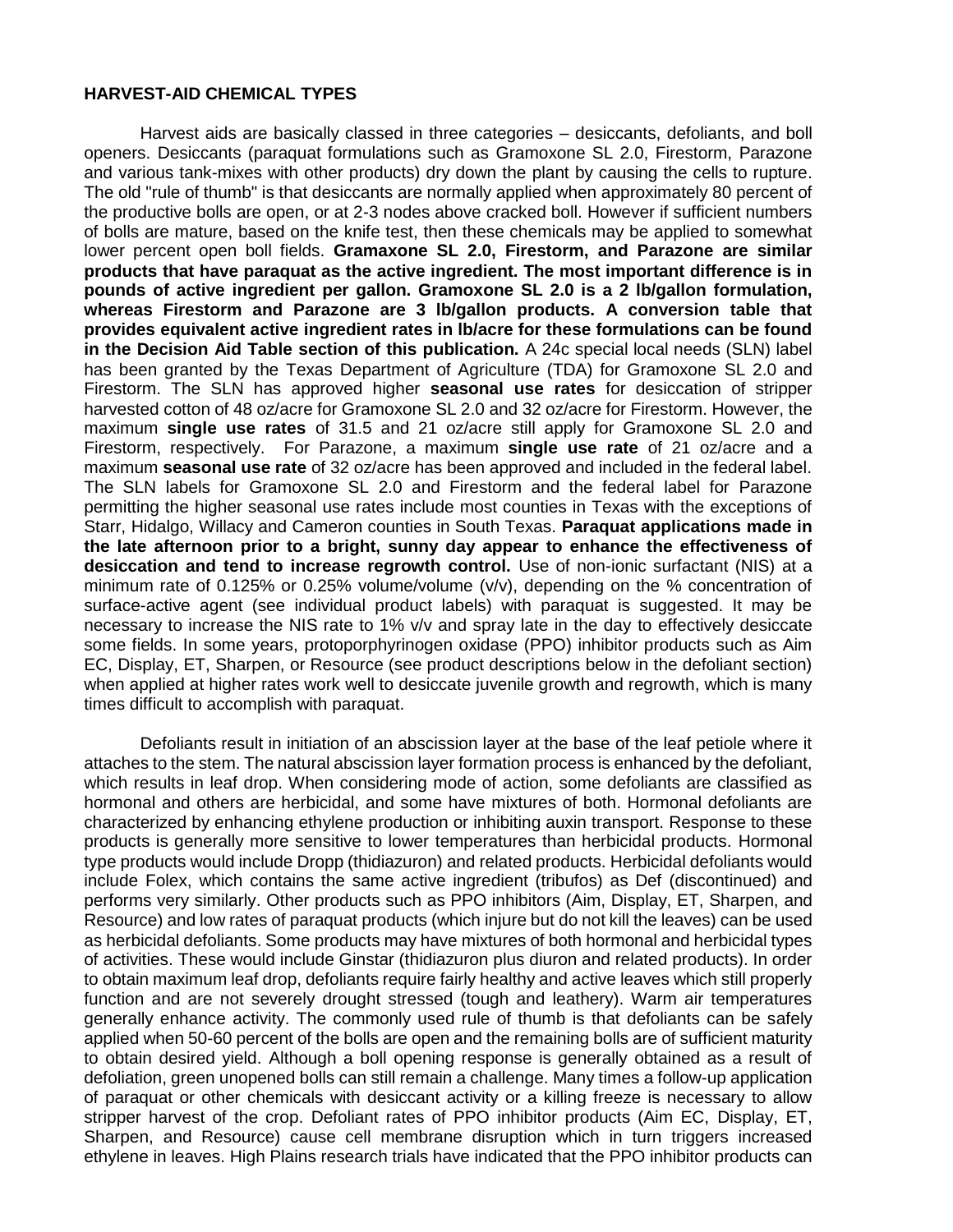be effective defoliants, as well as desiccants in some instances when used at higher rates. These products tend to perform fairly similarly, although under certain crop conditions, some may perform better than others. Aim EC, Display, ET, Sharpen and Resource can be tank mixed with other products such as paraquat, Folex, Ginstar, Prep, Finish 6 Pro, and FirstPick. **Use of crop oil concentrate (COC) is suggested for the Aim EC, Display, ET, and Resource spray mixtures and mentholated seed oil (MSO) and an ammonium-based adjuvant is recommended for Sharpen. See specific product labels for details. Failure to follow recommendations with these products will likely result in significantly reduced activity.** 

Ethephon based boll-opener products increase the boll opening rate to allow for more rapid harvesting of the crop. Primary ethephon materials include Prep and other related products such as Boll'd, Boll Buster, Setup, and SuperBoll. A few years ago, some enhanced boll opener-defoliant products were marketed. These include Finish 6 Pro and FirstPick which contain both ethephon and the synergists cyclanilide and urea sulfate, respectively). **FirstPick is now being marketed by Nufarm. FirstPick is described as a "water soluble emulsifiable concentrate that has reduced corrosivity and different surfactants" than the older CottonQuik formulation. FirstPick performed similarly to CottonQuik in many trials in the High Plains.** These chemicals affect natural plant processes associated with boll opening, but do not increase the rate of boll or fiber maturation. Once inside the plant, ethephon is converted to ethylene, a plant hormone which increases the rate of abscission layer formation. **Many times, higher rates of ethephon products result in significant defoliation responses, but generally lower rates are used to obtain effective boll opening. The maximum labeled rate for ethephon products is 2 lb a.i./acre.** Defoliant chemicals can be tank mixed with normal use rates of ethephon products to enhance defoliation. The response to ethephon is generally driven by temperatures. Under warmer conditions, reduced rates of ethephon may be used compared to cooler temperature regimes where higher rates are required to obtain similar plant responses. Ethephon product labels generally state that there should be "sufficient mature unopened bolls present to produce desired crop." Mature bolls are defined as "too hard to be dented when squeezed between the thumb and fingers, too hard to be sliced with a sharp knife, and when the seedcoat becomes light brown in color." **Applications of boll opening products when bolls lack adequate maturity will likely result in reduced lint yield and micronaire. Results from several High Plains studies indicate that reductions occurred when applications were made at 25 percent open bolls, but not at 50 percent open bolls. Lint yields were reduced at least 10 percent, and micronaire was decreased by about 5 percent.** A sequential application of paraquat (or other product with desiccant activity) is generally required to sufficiently condition the crop for stripper harvest.

**Glyphosate can be applied as a harvest aid to non-glyphosate tolerant cotton** (not Roundup Ready, Roundup Ready Flex or Glytol) varieties or conventional varieties specifically to target weed problems and/or to reduce cotton regrowth potential. Effective silverleaf nightshade (or whiteweed) control can be observed in the following season with application of 1-2 quarts per acre of glyphosate when weeds are in the green-berry stage. Control of severe weed infestations may be increased by the higher rate. Research has shown that reductions in weed populations of up to 97 percent can be obtained from such an application. Applications made in September should target cotton that is 50-80 percent open. After October 1, cotton can be treated when 30 percent of the bolls are open. Allow at least two weeks for maximum glyphosate effectiveness on weeds and cotton and at that time consider a sequential paraquat application to complete conditioning. **Glyphosate should not be applied at this time to non-Roundup Ready Flex fields grown for seed production since viability and/or vigor of seed may be reduced. Regrowth in Roundup Ready and Roundup Ready Flex cotton varieties will not be controlled by glyphosate application, although late season (especially perennial) weed control can be achieved.**

## **APPLICATION CONSIDERATIONS**

In general, the yield and condition of the cotton should determine the type of harvest aid product chosen. If the leaves are beginning to shed and have reddish to purple pigmentation present, they will be easier to drop off the plant without excessive "leaf stick." "Sticking" occurs when the leaves do not drop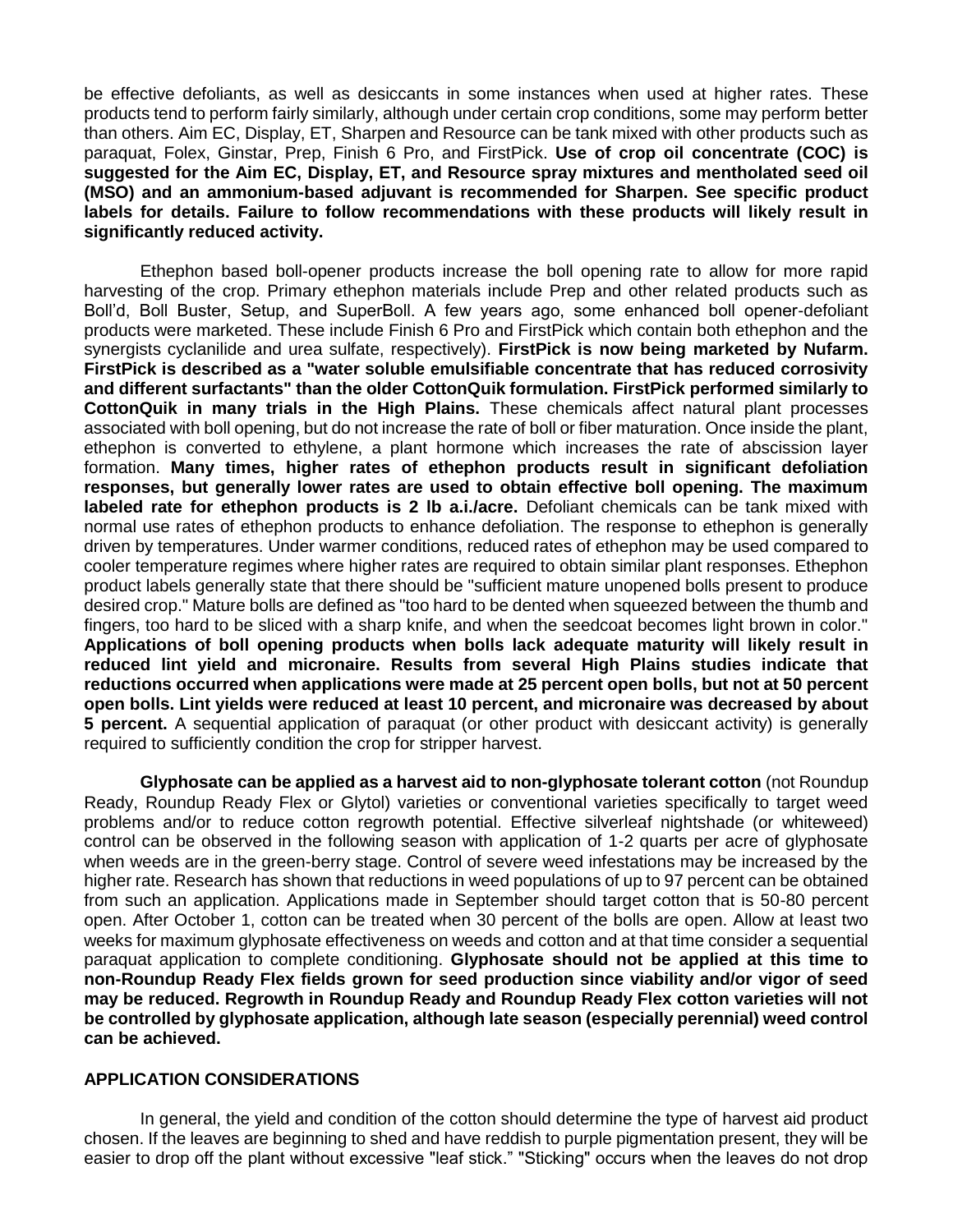and are frozen on the plant. The natural abscission layer forming process at the base of the leaf petiole is abruptly halted by physiological stress such as a freeze or desiccant application. Some cotton varieties do not readily form abscission layers even on older leaves and may not defoliate properly. If the leaves "stick," then lint quality can be reduced due to increased leaf content in the fiber. Drought-stressed leaves generally have a much thicker waxy cuticle on the surface. This can considerably affect harvest-aid performance.

Secondary growth (or "regrowth") sometimes occurs after the plants have "cutout" or stopped blooming due to drought stress or physiological maturity. If warm temperatures and rainfall are encountered at that time, the cotton plant growth cycle can start again, and one can find secondary growth in the terminal and on many of the other nodes on the plant. Plants with unopened bolls or young, developing bolls are less likely to produce secondary growth, although application made at this stage can result in reduced lint quality and yield. Secondary growth is difficult to control since young foliage does not form abscission layers or shed as older leaves do. **Research has shown that, in general, the PPO inhibitor products are effective for desiccating this type of regrowth.** 

Proper spray volume and coverage are also critical to the success of a harvest-aid program. Be sure to calibrate the sprayer to deliver the correct volume and nozzle pressure to ensure adequate distribution and foliage penetration. **Read and follow the label directions for use of the product.** The harvest-aid label contains information based on many years of testing and results. **Avoid applying on windy days to reduce the hazard of spray drift to nontarget vegetation.** Some harvest-aid chemicals are very toxic, and should be properly handled and stored, especially around small children and pets.

#### **CHEMICAL SELECTION DECISIONS FOR STRIPPER HARVESTED COTTON**

For lower yielding cotton (generally less than 500 lb per acre lint yield) a paraquat-based desiccant should be considered because of reduced expense. A two application program of a low initial rate followed by a higher rate may be appropriate. If the plants are large and have considerable green leaves remaining, sequential applications of low rates of desiccants are sometimes used to promote defoliation and reduce leaf sticking. Use of paraquat-based desiccants should be discouraged when seedling wheat, or other crop species, are in close proximity to targeted cotton fields. **Drift from paraquat can cause severe damage to developing small grains plants grown for cover or harvest.** Unlike with paraquat, drift from desiccant rates of PPO inhibitor products (such as Aim EC or ET and perhaps Sharpen and Resource) should not injure small grains.

For cotton yielding in excess of one bale per acre, other chemicals can be used and the higher cost more easily justified. Ethephon-based products result in an increased rate of boll opening and defoliation that generally reaches a maximum within 14 days. Tank mixes of ethephon and defoliants (such as Folex or Ginstar) are effective in higher yielding cotton to open bolls and drop leaves. Warm temperatures  $(80^{\circ} \text{F})$  are normally required to obtain the maximum boll opening response, although higher rates of ethephon can still be effective under cooler temperature conditions. **Finish 6 Pro has 6 lb ethephon/gallon combined with a proprietary synergist cyclanilide (0.375 lb/gallon).** Cyclanilide is reported to be an effective inhibitor of auxin transport and binding which should result in increased abscission activity. In order to obtain desirable levels of defoliation with Finish 6 Pro, tank mixes with defoliants are many times required. **FirstPick is another ethephon-based product (2.28 lb ethephon/gallon or 18.3 percent a.i.) which has a synergist identified as urea sulfate (58.6 percent a.i.).** Sixteen to 21 oz per acre of ethephon (when using 6-lb/gallon product, equivalent to 0.75-1 lb per acre a.i.) when tank mixed with low rates (3-5 oz per acre) of Ginstar typically result in good defoliation, boll opening response and in many instances good regrowth control. Ginstar is a good defoliant that is also one of the most effective products for controlling regrowth, and it works over a fairly wide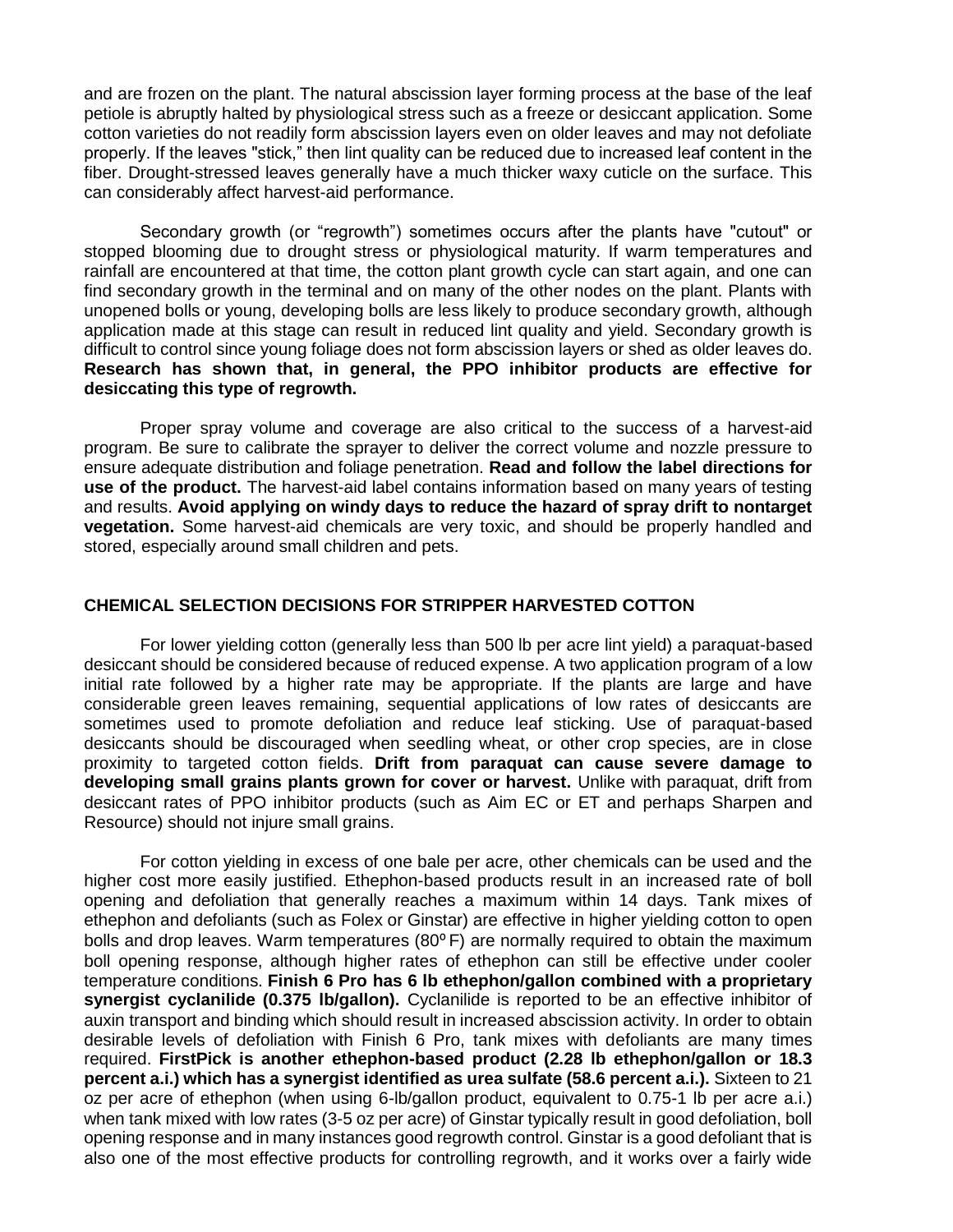range of environmental conditions. Tank mixes of ethephon and Ginstar are fairly expensive, and can be used for boll opening and defoliation of cotton with higher yield potential.

When boll openers and defoliants are used, a follow-up application of paraquat (or other product with desiccant activity) is often required to sufficiently condition the cotton for stripper harvest in the High Plains region. Although this adds more expense to the overall harvest-aid program, it is sometimes necessary in order to complete the season-long earliness investment the producer has made.

#### **CHEMICAL SELECTION DECISIONS FOR SPINDLE PICKER HARVESTED COTTON**

For high yielding picker-type varieties, spindle picking may be a good option for some producers. Some recently conducted trials indicate that micronaire values of harvested lint may be increased by about 0.3 units when spindle picked versus stripper harvested. Harvest efficiency may be somewhat lower with spindle picking, but many fiber properties and gin turnout are generally improved when harvested in a timely manner. Seedcotton remaining in the field after spindle picker harvesting is generally of poor quality, including low micronaire. Selecting harvest aid chemicals for picker harvesting is similar to selecting for stripper harvest in higher yielding cotton. Differences, however, do exist. **These differences include the reduced necessity to remove all green leaves from the plant and elimination of the need for sequential applications of paraquat for crop conditioning**. Furthermore, some immature unopened bolls may not be a concern, as these bolls will most likely not make it to the harvester basket and those that do could contribute to lower micronaire. When spindle picking high yielding cotton, greater expense for harvest aids can be justified with greater returns. **Rapid boll opening and defoliation are the objectives when considering harvest aid chemicals for spindle picking. This will allow quicker harvesting with reduced risk from High Plains meteorological events.** Tank mixes of ethephon (including enhanced ethephon products such as Finish 6 Pro and FirstPick) and defoliants (such as Folex or Ginstar) are effective in higher yielding cotton to hasten boll opening and drop leaves.

#### **LATE SEASON INSECT MANAGEMENT AND REDUCTION OF STICKY COTTON POTENTIAL**

Sticky cotton problems plagued the High Plains a few years ago, and mills were reluctant to purchase contaminated bales. During fiber laydown at the mill, one contaminated bale can affect as many as 25 to 50 other bales, resulting in increased maintenance and cleaning costs, more down time, and considerable financial losses for the mill. This problem results in a backlash by the mills, reducing the marketability of High Plains cotton. Lack of commercial testing equipment for determining "sticky" bales results in boycotting of the region's cotton by most mills. High Plains producers have come a long way in improving the reputation of the region's cotton due to the introduction of higher strength, longer staple varieties. Sticky cotton concerns are still with us and in order to preserve the hard-earned reputation of good quality, measures should be taken by producers to reduce the potential of the problem. Late season aphid buildups and resultant honeydew-derived sticky cotton can and should be reduced by insecticide applications and timely chemical termination of the crop. Refer to the section on crop maturity determination for more information. Dryland producers should consider using low-cost desiccants such as paraquat-based products on fields that experience premature cutout due to drought. Short plants with low yield potential and 80 percent open bolls (or when two to three unopened first position bolls are above the uppermost first position cracked boll -also called nodes above cracked boll) can usually be terminated using paraquat. **Significant amounts of honeydew and dust on leaves can reduce the effectiveness of paraquat-based products**. Producers of irrigated cotton should carefully watch the maturity of their crop. When an adequate percentage of mature bolls is reached, defoliants and boll openers should be applied. Timely termination of irrigated fields will greatly reduce the leaf area necessary for aphids to feed and produce honeydew, thus reducing the potential for sticky cotton problems in harvested lint.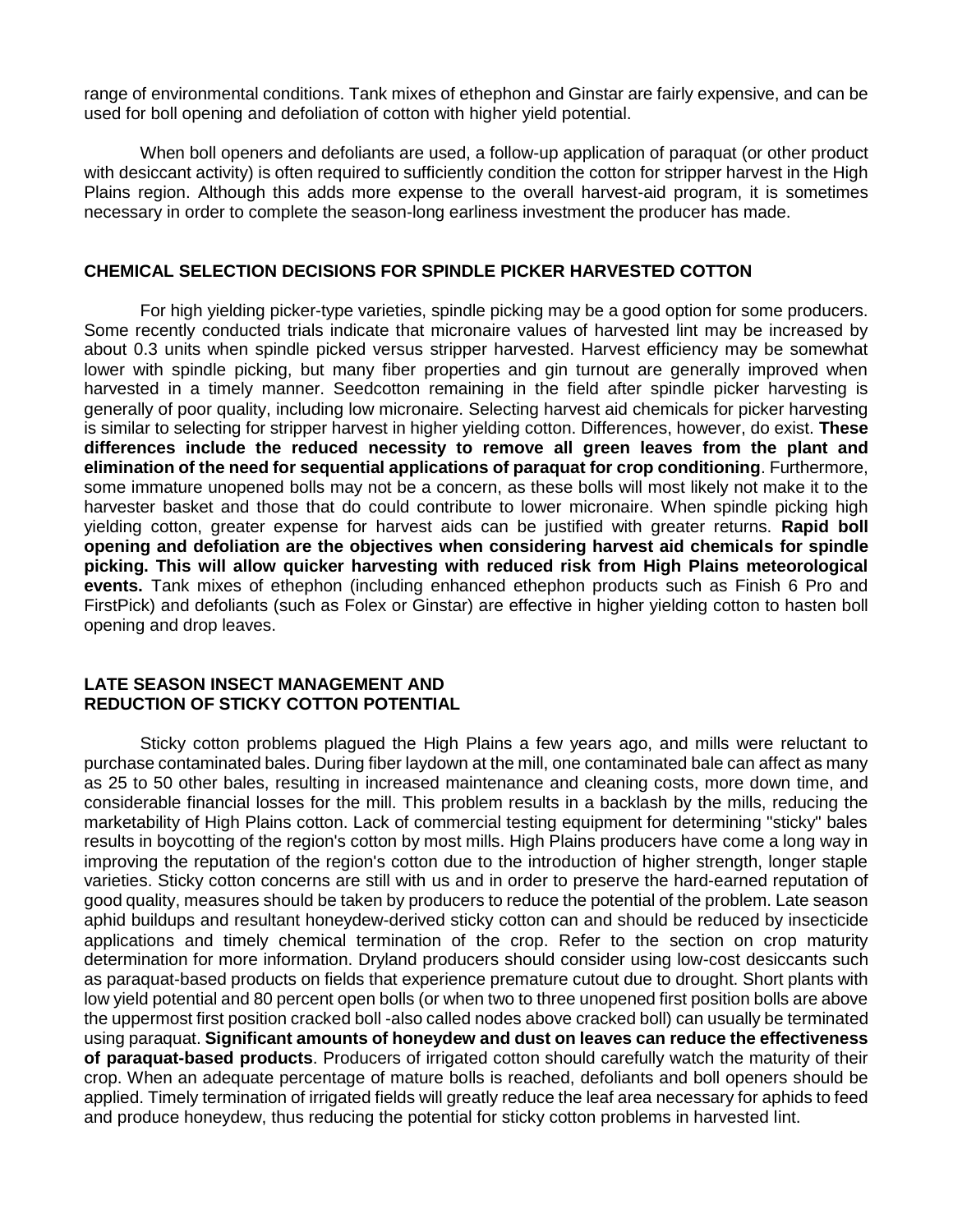## **2013 HIGH PLAINS COTTON HARVEST-AID DECISION TABLE NOT ALL TREATMENTS ARE EQUALLY EFFECTIVE RATES LISTED ARE UNITS OF PRODUCT PER ACRE**

| <b>CROP CONDITION</b> | <b>DRY</b>                                                        | <b>DRY</b>                                     | <b>WET</b>                                     |  |
|-----------------------|-------------------------------------------------------------------|------------------------------------------------|------------------------------------------------|--|
|                       | <b>TEMPERATURES</b>                                               | <b>TEMPERATURES</b>                            | <b>TEMPERATURES</b>                            |  |
|                       | <b>GREATER THAN 80° F</b>                                         | LESS THAN 80° F                                | LESS THAN 75° F                                |  |
|                       | (0-3 DAYS AFTER TREATMENT)                                        | (0-3 DAYS AFTER TREATMENT)                     | (0-3 DAYS AFTER TREATMENT)                     |  |
|                       | Gramoxone SL 2.08-16 oz <sup>1</sup>                              | Gramoxone SL 2.0 8-16 oz <sup>1</sup>          | Gramoxone SL 2.0 8-16 oz <sup>1</sup>          |  |
| <b>HEIGHT:</b>        | Firestorm or Parazone 5.3-10.7 oz <sup>1</sup>                    | Firestorm or Parazone 5.3-10.7 oz <sup>1</sup> | Firestorm or Parazone 5.3-10.7 oz <sup>1</sup> |  |
| Short                 | Gramoxone SL 2.04-8 oz                                            | Gramoxone SL 2.0 8-12 oz                       | Gramoxone SL 2.0 8-12 oz                       |  |
| 12-14 inches          | followed by (FB) Gramoxone SL 2.0 FB Gramoxone SL 2.0 up to 48 oz |                                                | FB Gramoxone SL 2.0 up to 48 oz                |  |
| <b>YIELD:</b>         | up to 48 oz total <sup>2</sup>                                    | total <sup>2</sup>                             | total <sup>2</sup>                             |  |
| up to 500 lb/acre     | Firestorm or Parazone 2.6-5.3 oz                                  | Firestorm or Parazone 2.6-5.3 oz               | Firestorm or Parazone 2.6-5.3 oz               |  |
|                       | FB Firestorm up to 32 oz total <sup>2</sup>                       | FB Firestorm up to 32 oz total <sup>2</sup>    | FB Firestorm up to 32 oz total <sup>2</sup>    |  |
|                       | or Parazone up to 32 oz total <sup>3</sup>                        | or Parazone up to 32 oz total <sup>3</sup>     | or Parazone up to 32 oz total <sup>3</sup>     |  |
|                       | Gramoxone SL 2.0 6-10 oz                                          | Gramoxone SL 2.0 8-12 oz                       | Gramoxone SL 2.0 10-24 oz                      |  |
|                       | + defoliant/desiccant <sup>4</sup>                                | + defoliant/desiccant <sup>4</sup>             | + defoliant/desiccant <sup>4</sup>             |  |
|                       | Firestorm or Parazone 4-6.7 oz +                                  | Firestorm or Parazone 5.3-8 oz                 | Firestorm or Parazone 6.7-16 oz                |  |
|                       | defoliant/desiccant <sup>4</sup>                                  | + defoliant/desiccant <sup>4</sup>             | + defoliant/desiccant <sup>4</sup>             |  |
|                       | Ginstar 6-8 oz banded                                             | Ginstar 8 oz banded                            | Ginstar 8-10 oz banded                         |  |
|                       | Aim EC 1 oz + COC                                                 | Aim EC 1 oz + COC                              | Aim EC 1 oz + COC                              |  |
|                       | with or without                                                   | with or without                                | with or without                                |  |
|                       | defoliant/desiccant                                               | defoliant/desiccant                            | defoliant/desiccant                            |  |
|                       | Aim EC 1 oz + COC                                                 | Aim EC 1 oz + COC                              | Aim EC 1 oz + COC                              |  |
|                       | FB Aim EC 1 oz + COC <sup>5</sup>                                 | FB Aim EC $1$ oz + COC <sup>5</sup>            | FB Aim EC $1$ oz + COC <sup>5</sup>            |  |
|                       | ET $2 oz + COC$                                                   | ET $2 oz + COC$                                | ET $2 oz + COC$                                |  |
|                       | with or without                                                   | with or without                                | with or without                                |  |
|                       | defoliant/desiccant                                               | defoliant/desiccant                            | defoliant/desiccant                            |  |
|                       | ET $2 oz + COC$                                                   | $ET 2 oz + COC$                                | $ET 2 oz + COC$                                |  |
|                       | FB ET 2 oz + COC5                                                 | FB ET 2 oz + COC5                              | FB ET 2 oz + COC5                              |  |
|                       | Display 1 oz + COC                                                | Display 1 oz + COC                             | Display 1 oz + COC                             |  |
|                       | with or without                                                   | with or without                                | with or without                                |  |
|                       | defoliant/desiccant                                               | defoliant/desiccant                            | defoliant/desiccant                            |  |
|                       | Display 1 oz + COC                                                | Display 1 oz + COC                             | Display 1 oz + COC                             |  |
|                       | FB Display 1 oz + COC <sup>5</sup>                                | FB Display 1 oz + COC <sup>5</sup>             | FB Display 1 oz + COC <sup>5</sup>             |  |
|                       | Resource 6-8 oz + COC FB Resource                                 | Resource 6-8 oz + COC FB Resource              | Resource 6-8 oz + COC FB Resource              |  |
|                       | $4-6$ oz + COC <sup>5</sup>                                       | $4-6$ oz + COC <sup>5</sup>                    | $4-6$ oz + COC <sup>5</sup>                    |  |
|                       | Sharpen 1 oz + MSO + AMS                                          | Sharpen 1 oz + MSO + AMS                       | Sharpen 1 oz + MSO + AMS                       |  |
|                       | with or without                                                   | with or without                                | with or without                                |  |
|                       | defoliant/desiccant                                               | defoliant/desiccant                            | defoliant/desiccant                            |  |
|                       | Sharpen 1 oz + MSO + AMS FB                                       | Sharpen 1 oz + MSO + AMS FB                    | Sharpen 1 oz + MSO + AMS FB                    |  |
|                       | Sharpen 1 oz + MSO + AMS <sup>5</sup>                             | Sharpen 1 oz + MSO + AMS <sup>5</sup>          | Sharpen 1 oz + MSO + AMS <sup>5</sup>          |  |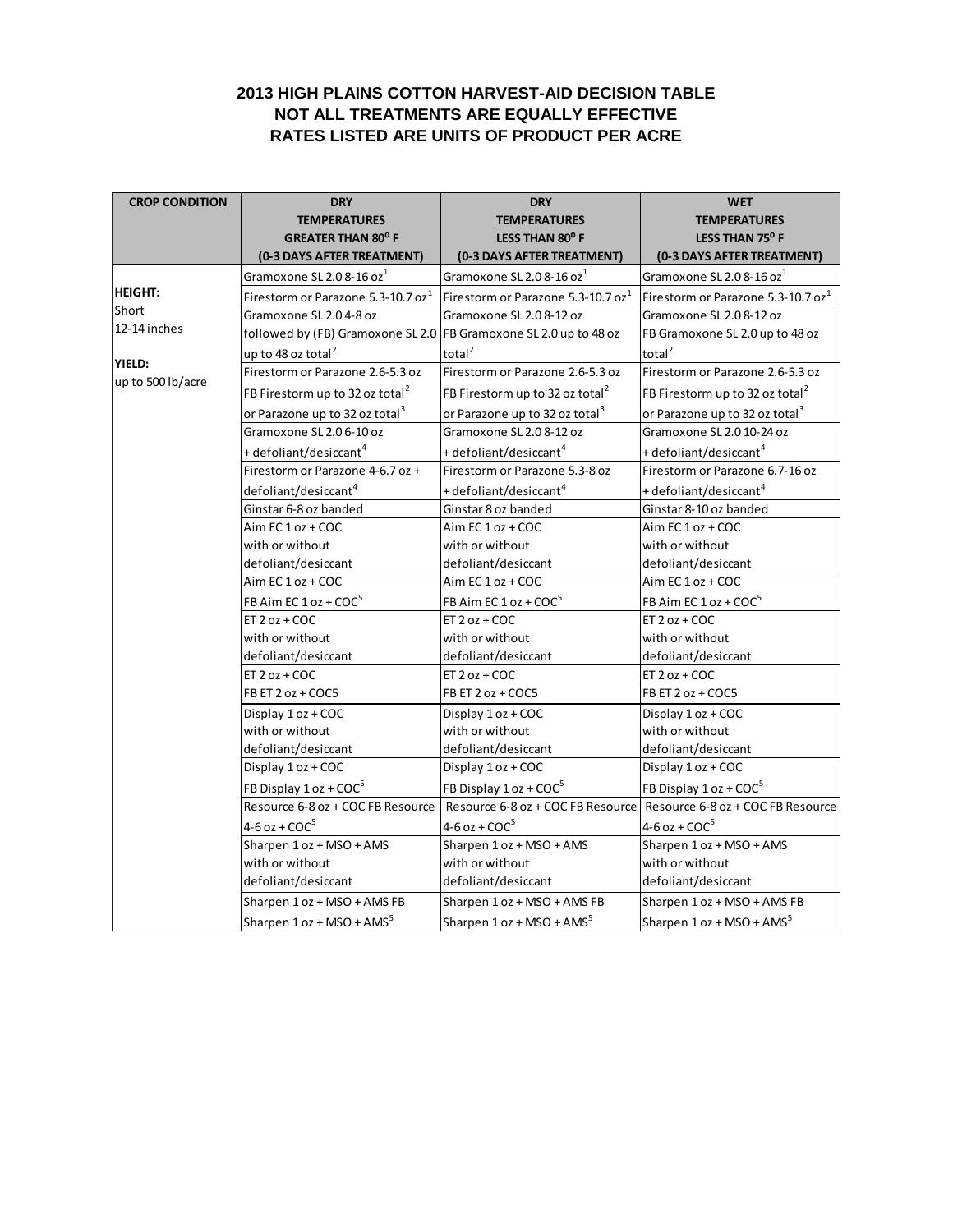## **2013 HIGH PLAINS COTTON HARVEST-AID DECISION TABLE (continued) NOT ALL TREATMENTS ARE EQUALLY EFFECTIVE RATES LISTED ARE UNITS OF PRODUCT PER ACRE**

| <b>CROP CONDITION</b> | <b>DRY</b>                                                                  | <b>DRY</b>                                                                    | <b>WET</b>                                    |  |
|-----------------------|-----------------------------------------------------------------------------|-------------------------------------------------------------------------------|-----------------------------------------------|--|
|                       | <b>TEMPERATURES</b>                                                         | <b>TEMPERATURES</b>                                                           | <b>TEMPERATURES</b>                           |  |
|                       | <b>GREATER THAN 80° F</b>                                                   | LESS THAN 80° F                                                               | LESS THAN 75° F                               |  |
|                       | (0-3 DAYS AFTER TREATMENT)                                                  | (0-3 DAYS AFTER TREATMENT)                                                    | (0-3 DAYS AFTER TREATMENT)                    |  |
|                       | FOR TREATMENTS LISTED BELOW, A SEQUENTIAL APPLICATION OF PARAQUAT (OR OTHER |                                                                               |                                               |  |
|                       |                                                                             | DESICCANT ACTIVITY PRODUCT) 10-14 DAYS AFTER INITIAL TREATMENT WILL LIKELY BE |                                               |  |
| <b>HEIGHT:</b>        |                                                                             | NECESSARY TO SUFFICIENTLY CONDITION CROP                                      |                                               |  |
| <b>Medium</b>         | Gramoxone SL 2.0 6-10 oz <sup>1</sup>                                       | Gramoxone SL 2.0 8-12 oz <sup>1</sup>                                         | Gramoxone SL 2.0 10-24 oz <sup>1</sup>        |  |
| 15-24 inches          | + defoliant/desiccant <sup>4</sup>                                          | + defoliant/desiccant <sup>4</sup>                                            | + defoliant/desiccant <sup>4</sup>            |  |
|                       | Firestorm or Parazone 4-6.7 oz <sup>1</sup>                                 | Firestorm or Parazone 5.3-8 oz <sup>1</sup>                                   | Firestorm or Parazone 6.7-16 oz $1+$          |  |
| YIELD:                |                                                                             |                                                                               |                                               |  |
| 500+ Ib/acre          | + defoliant/desiccant <sup>4</sup>                                          | + defoliant/desiccant <sup>4</sup>                                            | defoliant/desiccant <sup>4</sup>              |  |
|                       | Gramoxone SL 2.04-8 oz                                                      | Gramoxone SL 2.0 6-8 oz                                                       |                                               |  |
|                       | followed by (FB)                                                            | FB Gramoxone SL 2.0 up to 48 oz                                               |                                               |  |
|                       | Gramoxone SL 2.0 up to 48 oz total <sup>2</sup> total <sup>2</sup>          |                                                                               |                                               |  |
|                       | Firestorm or Parazone 2.6-5.3 oz                                            | Firestorm or Parazone 4-5.3 oz                                                |                                               |  |
|                       | FB Firestorm up to 32 oz total <sup>2</sup>                                 | FB Firestorm up to 32 oz total <sup>2</sup>                                   |                                               |  |
|                       | or Parazone up to 32 oz total <sup>3</sup>                                  | or Parazone up to 32 oz total <sup>3</sup>                                    |                                               |  |
|                       | Ginstar 6-8 oz                                                              | Ginstar 8 oz                                                                  | Ginstar 8-10 oz                               |  |
|                       | Aim EC 1 oz + COC                                                           | Aim EC 1 oz + COC                                                             | Aim EC 1 oz + COC                             |  |
|                       | +defoliant/desiccant                                                        | + defoliant/desiccant                                                         | + defoliant/desiccant                         |  |
|                       | Aim EC 1 oz + COC                                                           | Aim EC 1 oz + COC                                                             | Aim EC 1 oz + COC                             |  |
|                       | FB Aim EC 1 oz + COC <sup>5</sup>                                           | FB Aim EC 1 oz + COC <sup>5</sup>                                             | FB Aim EC 1 oz + COC <sup>5</sup>             |  |
|                       | ET $2 oz + COC$                                                             | ET $2 oz + COC$                                                               | $ET 2 oz + COC$                               |  |
|                       | with or without                                                             | with or without                                                               | with or without                               |  |
|                       | defoliant/desiccant                                                         | defoliant/desiccant                                                           | defoliant/desiccant                           |  |
|                       | ET $2 oz + COC$                                                             | ET $2 oz + COC$                                                               | $ET 2 oz + COC$                               |  |
|                       | FB ET 2 oz + COC5                                                           | FB ET 2 oz + COC5                                                             | FB ET 2 oz + COC5                             |  |
|                       | Display 1 oz + COC                                                          | Display 1 oz + COC                                                            | Display 1 oz + COC                            |  |
|                       | with or without                                                             | with or without                                                               | with or without                               |  |
|                       | defoliant/desiccant                                                         | defoliant/desiccant                                                           | defoliant/desiccant                           |  |
|                       | Display 1 oz + COC                                                          | Display 1 oz + COC                                                            | Display 1 oz + COC                            |  |
|                       | FB Display 1 oz + COC <sup>5</sup>                                          | FB Display $1$ oz + COC <sup>5</sup>                                          | FB Display 1 oz + COC <sup>5</sup>            |  |
|                       | Resource 6-8 oz + COC                                                       | Resource 6-8 oz + COC                                                         | Resource 6-8 oz + COC                         |  |
|                       | FB Resource 4-6 oz + $COC^5$                                                | FB Resource 4-6 oz + $COC5$                                                   | FB Resource 4-6 oz + $COC5$                   |  |
|                       | Sharpen 1 oz + MSO + AMS                                                    | Sharpen 1 oz + MSO + AMS                                                      | Sharpen 1 oz + MSO + AMS                      |  |
|                       | with or without                                                             | with or without                                                               | with or without                               |  |
|                       | defoliant/desiccant                                                         | defoliant/desiccant                                                           | defoliant/desiccant                           |  |
|                       | Sharpen 1 oz + MSO + AMS                                                    | Sharpen 1 oz + MSO + AMS                                                      | Sharpen 1 oz + MSO + AMS                      |  |
|                       | FB Sharpen 1 oz + MSO + AMS <sup>5</sup>                                    | FB Sharpen 1 oz + MSO + AMS <sup>5</sup>                                      | FB Sharpen 1 oz + MSO + AMS <sup>5</sup>      |  |
|                       | Prep 16 oz + Ginstar 3-5 oz                                                 | Prep $16-21$ oz $^{6}$ + Ginstar 3-5 oz                                       | Prep 21 oz <sup>6</sup> + Ginstar 3-5 oz      |  |
|                       | Prep 16-21 oz + Folex 8-16 oz                                               | Prep 16-21 oz6 + Folex 16 oz                                                  | Prep $21$ $oz6$ + Folex 16 oz                 |  |
|                       | Prep 16-21 oz                                                               | Prep 16-21 oz <sup>6</sup>                                                    | Prep 21 oz <sup>6</sup>                       |  |
|                       | + Aim EC 1 oz + COC                                                         | + Aim EC 1 oz + COC                                                           | + Aim EC 1 oz + COC                           |  |
|                       | or + Display 1 oz + COC                                                     | or + Display 1 oz + COC                                                       | or + Display 1 oz + COC                       |  |
|                       | or + ET $1.5$ oz + COC                                                      | or + ET $1.5$ oz + COC                                                        | or + ET $1.5$ oz + COC                        |  |
|                       | or + Resource $6-8$ oz $^5$ + COC                                           | or + Resource $6 - 8$ oz <sup>5</sup> + COC                                   | or + Resource $6-8$ oz $^5$ + COC             |  |
|                       | OR + Sharpen 1 oz + MSO + AMS                                               | or + Sharpen 1 oz + MSO + AMS                                                 | or + Sharpen 1 oz + MSO + AMS                 |  |
|                       | Finish 6 Pro 21 oz + defoliant                                              | Finish 6 Pro 21-32 oz <sup>6</sup>                                            | Finish 6 Pro 21-42 oz <sup>6</sup>            |  |
|                       | (Folex 8 oz or Ginstar 3-5 oz)                                              | (defoliant may be required)                                                   | (defoliant may be required)                   |  |
|                       | FirstPick 3 pts + Ginstar 3 oz                                              | FirstPick 3-4 pts <sup>6</sup> + Ginstar 5 oz                                 | FirstPick 4 pts <sup>6</sup> + Ginstar 6-8 oz |  |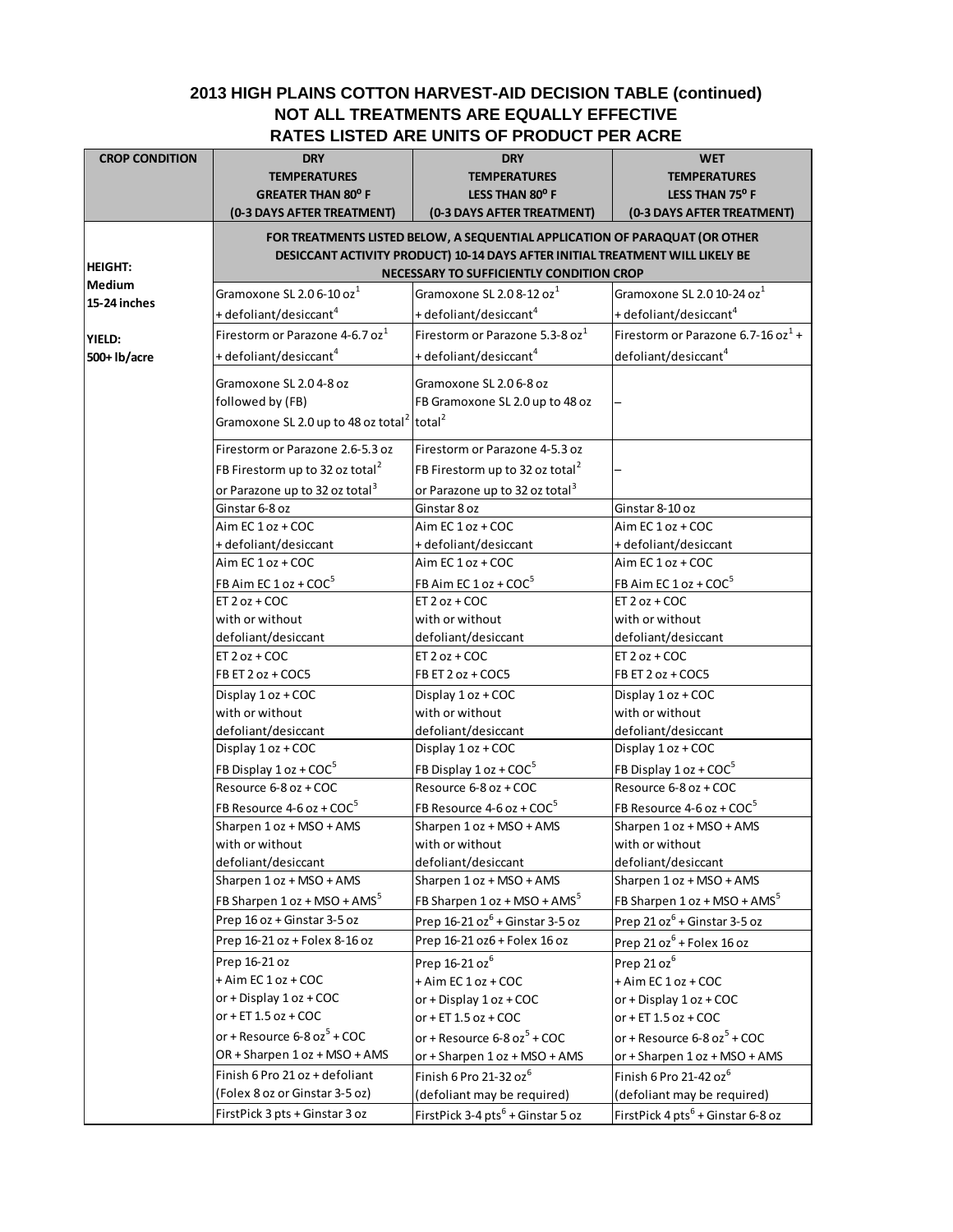## **2013 HIGH PLAINS COTTON HARVEST-AID DECISION TABLE (continued) NOT ALL TREATMENTS ARE EQUALLY EFFECTIVE RATES LISTED ARE UNITS OF PRODUCT PER ACRE**

|                        | <b>DRY</b>                                                                                       | <b>DRY</b>                                                                    | <b>WET</b>                                     |  |
|------------------------|--------------------------------------------------------------------------------------------------|-------------------------------------------------------------------------------|------------------------------------------------|--|
|                        | <b>TEMPERATURES</b>                                                                              | <b>TEMPERATURES</b>                                                           | <b>TEMPERATURES</b>                            |  |
| <b>CROP CONDITION</b>  | <b>GREATER THAN 80° F</b>                                                                        | LESS THAN 80° F                                                               | LESS THAN 75° F                                |  |
|                        | (0-3 DAYS AFTER TREATMENT)                                                                       | (0-3 DAYS AFTER TREATMENT)                                                    | (0-3 DAYS AFTER TREATMENT)                     |  |
|                        | FOR TREATMENTS LISTED BELOW, A SEQUENTIAL APPLICATION OF PARAQUAT (OR OTHER                      |                                                                               |                                                |  |
|                        |                                                                                                  | DESICCANT ACTIVITY PRODUCT) 10-14 DAYS AFTER INITIAL TREATMENT WILL LIKELY BE |                                                |  |
| <b>HEIGHT:</b>         |                                                                                                  | NECESSARY TO SUFFICIENTLY CONDITION CROP                                      |                                                |  |
| Tall                   | Prep 21 oz + Folex 8-16 oz                                                                       | Prep 21 oz + Folex 16 oz                                                      | Prep 21-28 oz6 + Folex 16 oz                   |  |
| Greater than 24 inches | Finish 6 Pro 21 oz                                                                               | Finish 6 Pro 21-32 oz6                                                        | Finish 6 Pro 32-42 oz6                         |  |
|                        | + defoliant                                                                                      | + defoliant                                                                   | + defoliant                                    |  |
| YIELD:                 | (Folex 8 oz or Ginstar 3-5 oz)                                                                   | (Folex 8-10 oz or Ginstar 4-6 oz)                                             | (Folex 8-10 oz or Ginstar 6-8 oz)              |  |
| 1000+ lb/acre          | Finish 6 Pro 21 oz                                                                               | Finish 6 Pro $21-32^6$ oz                                                     | Finish 6 Pro 32-42 <sup>6</sup> oz             |  |
|                        | + Aim EC 1 oz + COC                                                                              | + Aim EC 1 oz + COC                                                           | + Aim EC 1 oz + COC                            |  |
|                        | or + Display $1$ oz + COC                                                                        | or + Display 1 oz + COC                                                       | or + Display 1 oz + COC                        |  |
|                        | or + ET $2$ oz + COC                                                                             | or + ET $2$ oz + COC                                                          | or + $ET$ 2 oz + COC                           |  |
|                        | or + Resource $6-8$ oz $^5$ + COC                                                                | or + Resource $6-8$ oz $^5$ + COC                                             | or + Resource $6-8$ oz $^5$ + COC              |  |
|                        | or + Sharpen 1 oz + MSO + AMS                                                                    | or + Sharpen 1 oz + MSO + AMS                                                 | or + Sharpen 10z + MSO + AMS                   |  |
|                        | Prep 21 oz + Ginstar 3-5 oz                                                                      | Prep 21-24 oz $6 +$ Ginstar 4-6 oz                                            | Prep 24-32 $6$ oz + Ginstar 6-8 oz             |  |
|                        | Prep 21 oz                                                                                       | Prep 21-24 oz <sup>6</sup>                                                    | Prep 24-32 <sup>6</sup> oz                     |  |
|                        | + Aim EC 1 oz + COC                                                                              | + Aim EC 1 oz + COC                                                           | + Aim EC 1 oz + COC                            |  |
|                        | or + Display 1 oz + COC                                                                          | or + Display 1 oz + COC                                                       | or + Display 1 oz + COC                        |  |
|                        | or + $ET$ 2 oz + COC                                                                             | or + $ET$ 2 oz + COC                                                          | or + ET $2$ oz + COC                           |  |
|                        | or + Resource $6-8$ oz $^5$ + COC                                                                |                                                                               |                                                |  |
|                        | or + Sharpen 1 oz + MSO + AMS                                                                    | or + Resource $6-8$ oz $^5$ + COC                                             | or + Resource $6 - 8$ oz <sup>5</sup> + COC    |  |
|                        |                                                                                                  | or + Sharpen 1 oz + MSO + AMS                                                 | or + Sharpen 1 oz + MSO + AMS                  |  |
|                        | FirstPick 3-4pts + Ginstar 3-5 oz                                                                | FirstPick 4-5 pts <sup>6</sup> + Ginstar 6-8 oz                               | FirstPick 6-7pts <sup>6</sup> + Ginstar 6-8 oz |  |
|                        | FirstPick 3-4 pts                                                                                | FirstPick 4-5 pts <sup>6</sup>                                                | FirstPick 6-7 pts <sup>6</sup>                 |  |
|                        | + Aim EC 1 oz + COC                                                                              | + Aim EC 1 oz + COC                                                           | + Aim EC 1 oz + COC                            |  |
|                        | or + Display 1 oz + COC                                                                          | or + Display 1 oz + COC                                                       | or + Display 1 oz + COC                        |  |
|                        | or + ET $2$ oz + COC                                                                             | or + ET $2$ oz + COC                                                          | or + $ET$ 2 oz + COC                           |  |
|                        | or + Resource $6-8$ oz $5 + COC$                                                                 | or + Resource $6-8$ oz $^5$ + COC                                             | or + Resource $6-8$ oz $^5$ + COC              |  |
|                        | or + Sharpen 1 oz + MSO + AMS                                                                    | or + Sharpen 1 oz + MSO + AMS                                                 | or + Sharpen 1 oz + MSO + AMS                  |  |
|                        | Ginstar 6-8 oz                                                                                   | Ginstar 8 oz                                                                  | Ginstar 8-10 oz                                |  |
|                        |                                                                                                  | <b>CONDITIONING TREATMENT ONLY</b>                                            |                                                |  |
|                        | (Apply after daily heat units drop below 5, but 7 days before average first killing freeze date) |                                                                               |                                                |  |
| <b>LATE</b>            | Gramoxone SL 2.04-8 oz                                                                           | Gramoxone SL 2.0 6-12 oz                                                      | Gramoxone SL 2.0 10-16 oz                      |  |
| <b>MATURING</b>        | Firestorm or Parazone 2.6-5.3 oz                                                                 | Firestorm or Parazone 4-8 oz                                                  | Firestorm or Parazone 6.7-10.7 oz              |  |
|                        | Prep 21-24 oz                                                                                    | Prep 21-32 oz <sup>6</sup>                                                    | Prep 32-42 oz <sup>6</sup>                     |  |
|                        | Prep 21-24 oz                                                                                    | Prep 21-32 oz <sup>6</sup>                                                    | Prep 24-32 oz <sup>6</sup>                     |  |
|                        |                                                                                                  |                                                                               |                                                |  |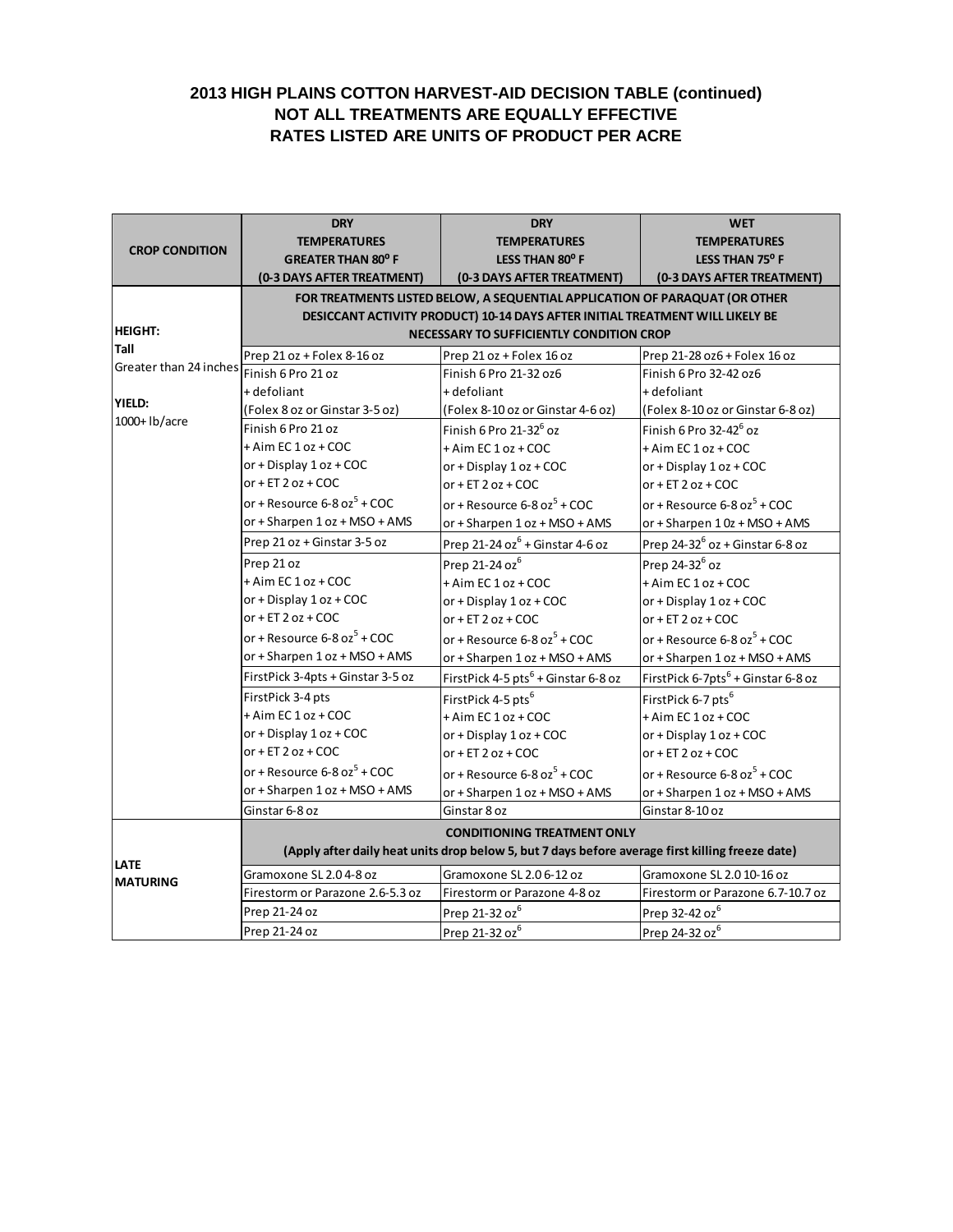## **FOOTNOTES**

#### FB=Followed by

<sup>1</sup>- Use on cotton with natural leaf shed. High rates can cause green, healthy leaves to stick. Always use a non-ionic surfactant when applying paraquat-based products (Gramoxone SL 2.0, Firestorm, Parazone). There is some concern for the single high dose rate on hairy-leaf cotton varieties. Poor leaf grades may be obtained. Make sure the cotton has 80% open bolls at application, use enough paraquat to completely kill all foliage, then stripper harvest only when leaves are dry enough to "crunch" when crushed by hand. Avoid stripper harvesting moist, dead leaves or high leaf grades may be encountered.

2 -No more than 48 oz/acre total of Gramoxone SL 2.0 or no more than 32 oz/acre total of Firestorm may be applied (in up to 3 multiple applications) in one season based on the Texas Special Local Need 24c label. The need for and rate of Gramoxone SL 2.0 or Firestorm in a second application will depend upon green leaves remaining. Use higher rates if regrowth is excessive.

3 -No more than 32oz/acre total of Parazone may be applied (in up to 3 multiple applications) in one season based on the current label. The need for and rate of Parazone in a second application will depend upon green leaves remaining. Use higher rates if regrowth is excessive.

4 -Tankmix partners with Gramoxone SL 2.0, Firestorm, or Parazone can include sodium chlorate, Folex, Aim, Display, ET, and Resource.

5 -No more than: 3.2 oz/acre total of Aim 2EC, 2.0 oz/acre total of Display, 2.0 oz/acre total of Sharpen, 5.5 oz/acre total (in no more than 2 applications) of ET, and 14 oz/acre (in no more than 2 applications with a maximum of 8 oz/acre per single application) of Resource may be applied during the growing season.

6 -Ethephon-based product (such as Finish 6 Pro, FirstPick, Prep, Super Boll, Boll'd, Boll Buster, and Setup) activity is determined by rate and temperature. At lower temperatures, boll opening response can be enhanced by increasing rate.

# **Conversion Table for Gramoxone SL 2.0, and Firestorm and Parazone for Equivalent Paraquat Active Ingredient Rates**

| Paraquat<br>(Active    | <b>GRAMOXONE SL 2.0 (2 LB/GAL)</b> |                                 | <b>FIRESTORM and PARAZONE (3)</b><br>LB/GAL) |                                 |
|------------------------|------------------------------------|---------------------------------|----------------------------------------------|---------------------------------|
| Ingredient)<br>Lb/Acre | <b>Product Oz / Acre</b>           | Approximate<br><b>Acres/Gal</b> | <b>Product Oz / Acre</b>                     | Approximate<br><b>Acres/Gal</b> |
| 0.0625                 | 4                                  | 32                              | 2.6                                          | 48                              |
| 0.0938                 | 6                                  | 21.3                            | 4                                            | 32                              |
| 0.1250                 | 8                                  | 16                              | 5.3                                          | 24                              |
| 0.1563                 | 10                                 | 12.8                            | 6.7                                          | 19                              |
| 0.1870                 | 12                                 | 10.7                            | 8                                            | 16                              |
| 0.2500                 | 16                                 | 8                               | 10.7                                         | 12                              |
| 0.3750                 | 24                                 | 5.3                             | 16                                           | 8                               |
| 0.5000                 | 32                                 |                                 | 21.3                                         | 6                               |
| 0.7500                 | 48                                 | 2.7                             | 32                                           | 4                               |